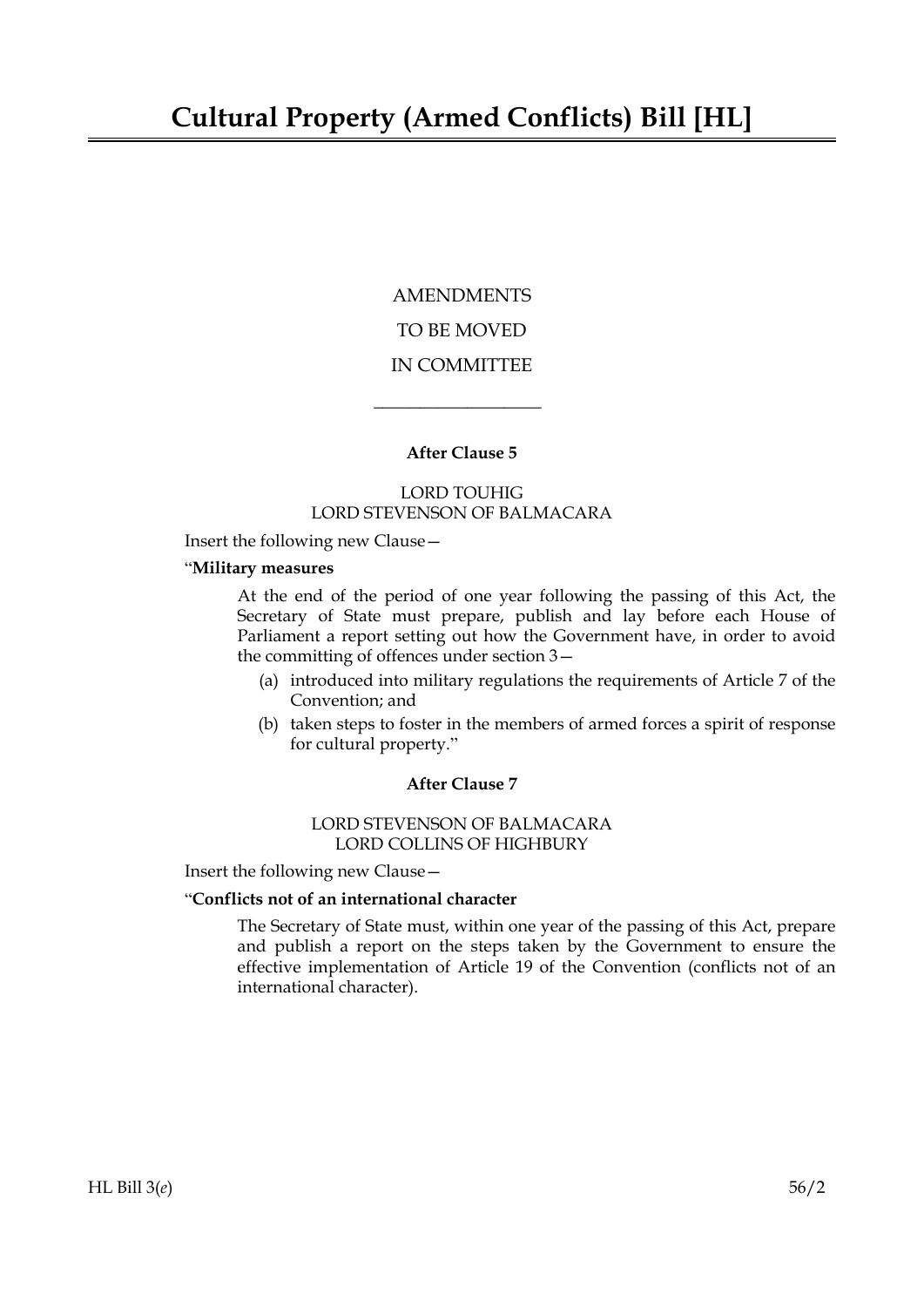### **Clause 14**

# LORD STEVENSON OF BALMACARA LORD COLLINS OF HIGHBURY

Page 7, line 8, at end insert—

"( ) The court may not order the destruction of an article unless expert evidence has been presented to the court giving permission to do so."

#### **Before Clause 29**

#### LORD REDESDALE

Insert the following new Clause—

### **"Annual Report on Convention**

- (1) Within one year of the passing of this Act, and annually thereafter, the Secretary of State must prepare and publish a report on the operation of the Convention, and the First and Second Protocol, in relation to the United Kingdom.
- (2) A report under subsection (1) must include an assessment of the implementation and use of the provisions of this Act.
- (3) A report under subsection (1) must be laid before each House of Parliament."